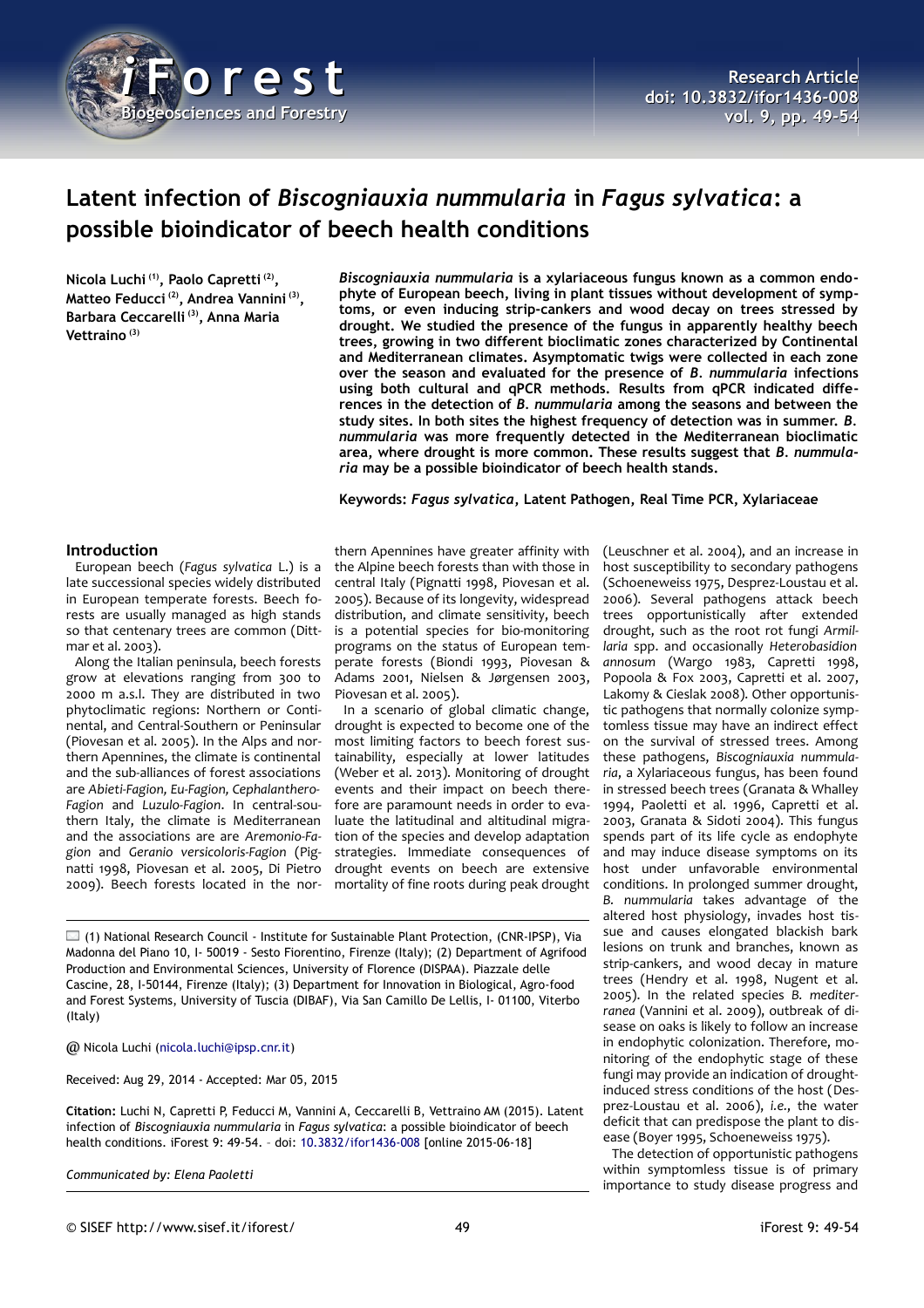

<span id="page-1-0"></span>

particularly the transition from latent to active tissue colonization. This process may also account for seasonal disease outbreaks caused by opportunistic pathogens, especially when these diseases are related to host decline.

In the past, the occurrence of endophytic microorganisms in healthy trees and the seasonality of occurrence in woody plants was detected by isolation from tissues on growth media in order to obtain axenic fungal cultures (Hallmann et al. 2006). However, these traditional isolation methods probably underestimate the frequency of a target microorganism (Catal et al. 2001).

Over recent years, rapid and sensitive molecular methods, such as real-time quantitative PCR (qPCR), have been developed to identify and quantify bacteria (Palacio-Bielsa et al. 2011) and fungi from woody plants, before symptoms occur in the host (Luchi et al. 2005, 2006). The effectiveness of this molecular method allows a target pathogen to be quantified directly in DNA extracted from plant tissue, reducing the time of diagnosis.

The aim of the work reported here was to investigate the potential of *B. nummularia* as bioindicator of beech health conditions in Italy, using a qPCR assay (Luchi et al. 2006) to assess the occurrence of this fungus in asymptomatic twigs.

## **Material and methods**

*Study area*

The survey was carried out between 2007 and 2008 comparing beech samples from two distinct phytoclimatic regions: one forest in the Northern Apennines (Gavinana - Pistoia) and the second forest in the central Apennines (Soriano nel Cimino, Viterbo, Italy - [Fig. 1\)](#page-1-0). The geographic and climatic characteristics of the sites are given in [Tab. 1.](#page-1-1) Climatic data were provided by the AgroMeteo [\(http://agrometeo.arsia.tos](http://agrometeo.arsia.toscana.it/) [cana.it\)](http://agrometeo.arsia.toscana.it/) and the *Banca Dati Agrometerologica Nazionale* [\(http://cma.entecra.it\)](http://cma.entecra.it/) services for the Gavinana (Pistoia) and Soriano nel Cimino (Viterbo) site, respectively. The meteorological stations were at similar altitude and approximately 10 Km from the sampling sites. Sites were different in terms of climate conditions. In the period between 2003-2007 Gavinana had a shorter dry period (from May to September) in comparison with Soriano nel Cimino (from March to November - [Fig. 1\)](#page-1-0). During the sampling period (2007-2008), the annual precipitation was 1948 mm year<sup>1</sup> at Gavinana and 897 mm year<sup>1</sup> at Soriano nel Cimino. In the same period, highest values of precipitation generally occurred in November for Gavinana and October for Soriano nel Cimino. The average annual temperatures in 2007-2008 were 8.69 °C (Ga-

<span id="page-1-1"></span>**Tab. 1** - Characteristics of beech sampling forests in the Apennine Mountains (Italy).

| Sampling<br>site           | Longitude<br>N         | Latitude<br>Е         | <b>Elevation</b><br>(m a.s.l.) | Phytoclimatic<br>unit                        | Xerothermic<br>index $(X_i)$ |
|----------------------------|------------------------|-----------------------|--------------------------------|----------------------------------------------|------------------------------|
| Soriano nel<br>Cimino (VT) | $42^{\circ}$ 24' 36.9" | 12°12'08.9"           | 950                            | Aquifolio-Fagion<br>Mediterranean<br>climate | 38.5                         |
| Gavinana<br>(PT)           | 44° 04′ 07.9″          | $10^{\circ}48'$ 41.7" | 994                            | Luzulo-Fagion<br>Sub-continental<br>climate  | 0                            |

vinana) and 14.8 °C (Soriano del Cimino). For each sampling area a xerothermic

index  $(X_i)$  was calculated using the following formula (eqn. 1):

$$
X_i = \begin{cases} \sum (2TM - P) & \text{if } (2TM > P) \\ 0 & \text{if } (2TM \le P) \end{cases}
$$

where *TM* is the monthly mean of the maximum and minimum temperatures in °C and *P* is the monthly precipitation in mm (Grossmann et al. 2002). *X*<sup>i</sup> was calculated on a historical data series from the last 10 years (1997-2007).

Previous studies showed the presence of *Phytophthora cactorum* and *B. nummularia* in the Soriano del Cimino forest (Vettraino et al. 2008, Ceccarelli 2011), while in Gavinana the stromata of *B. nummularia* were mainly associated with declining beech trees, especially on the edge of the forest (Ginanni 2007).

## *Latent infections of B. nummularia*

For each area two slopes (N-S) were chosen in the same growing conditions and 10 asymptomatic beech trees of the same age (five on a northern and five on a southern facing slope) were arbitrarily selected inside the forest. Site topographies were gently sloping (5%). No symptomatic beech trees were present close to those sampled. Each tree was numbered and its position registered with GPS for the subsequent sampling. From each tree, three arbitrarily selected apical portions of current-year shoots were collected from the lower part of the crown, with a total of 30 twigs per stand. Collections were made in autumn (25 October 2007), winter (13 February 2008), spring (3 June 2008) and summer (1 September 2008). A total of 240 twigs were collected.

Twig segments (30 mm length, 5-6 mm diameter) were surface sterilized in the lab with 75% ethanol (1 min), 3% NaClO (3 min) and 75% ethanol (30 s) and rinsed three times with sterile water (Lodge et al. 1996). Each twig was split longitudinally into two parts containing both wood and bark tissue: one part was utilized for DNA extraction and the second for fungal culturing in agar media. The portion of twig used for fungal isolation was cut into 15 small fragments (2-3 mm each), placed on 1.5% PDA (potato dextrose agar - Difco, Milan, Italy) and incubated in darkness at 20°C for 10 days (Luchi et al. 2006).

The portions of twigs used for DNA extraction (100 mg fresh weight) were transferred to 2-ml microfuge tubes and ground with a Mixer Mill 300® (Qiagen, Valencia, CA, USA) for 2 min (20 Hz). DNA was extracted from all samples using the DNeasy® Plant Minikit (Qiagen), as described previously (Luchi et al. 2006). *B. nummularia* DNA was detected and quantified by realtime quantitative PCR (qPCR) using specific primers and the TaqMan™ probe (Luchi et al. 2006). Quantitation of *B. nummularia* DNA was expressed as pg per mg fresh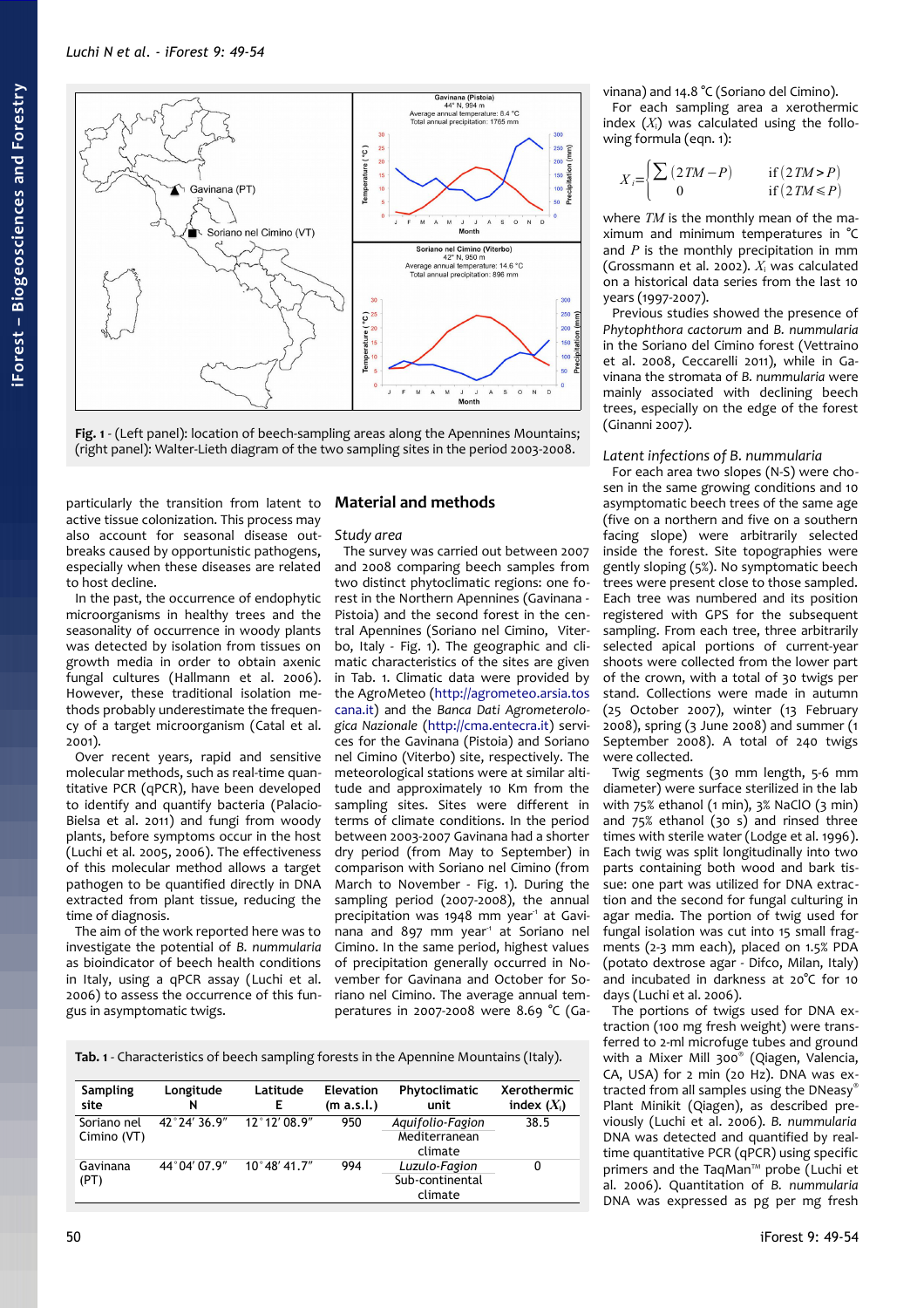twig weight (pg fungal DNA/mg fw).

#### *Data analysis*

Frequency of occurrence (OF) of *B. nummularia* was calculated with the formula (eqn. 2):

$$
OF\left(\frac{9}{6}\right) = \frac{N_i}{N_i} \cdot 100
$$

where  $N_i$  is the number of twig segments in which *B. nummularia* was detected and  $N_t$ is the total number of segments tested.

Statistical analysis of data on the detection of *B. nummularia* among trees in each area, between sites, detection methods and seasons was calculated using the  $\chi^2$ test. The D'Agostino-Pearson  $K^2$  test (D'Agostino & Pearson 1973) was applied to test for departure from normality of data  $(\alpha = 0.05)$ . Data were also tested for homogeneity of variances using the Levene's test, and equality of variances using plots of residuals and the Shapiro-Wilks test. Comparisons of differences in the amount of *B. nummularia* were performed after log transformation. The results were analysed using one-way analysis of variance (ANOVA  $-\alpha$  = 0.05). Differences among means were tested by the *post-hoc* Tukey's test (α = 0.05). An unpaired, two-tails test (*t*-test) was used to compare the sampling periods between sites. The temporal trend in *B. nummularia* abundance was analyzed by regression analysis using *B. nummularia* abundance (total pg fungal DNA) as dependent variable and the precipitation of the month before sampling (mm) as predictor. DNA data were log transformed to take into consideration the multiplicative effect of the independent variable (precipitation). All analyses were performed using the Graphpad Instat® software (San Diego, CA, USA).

## **Results**

#### *Detection of B. nummularia in symptomless beech trees*

A total of 240 *F. sylvatica* twigs (120 for each forest) were processed to determine the presence of *B. nummularia*. The fungus was detected from samples using both cultural and molecular methods.

Frequency of occurrence of the fungus at each site was not significantly influenced by the tree aspect  $(\chi^2_{[1]} = 2.09; P > 0.05)$ , thus data from both sites were pooled. No significant differences  $(\chi^2_{[1]} = 0.02; P > 0.05)$ were found in the annual frequency of occurrence of *B. nummularia* between the Soriano nel Cimino (OF = 25%) and Gavinana (OF = 23.3%) sites. No differences in isolation were observed between single trees. *B. nummularia* was significantly more frequently found using qPCR (72.5%) than the cultural method  $(24.1\% - \chi^2_{11}] = 112.2$ ; P < 0.001). Overall frequency of detection using qPCR was greater for samples from Soriano nel Cimino (90.8%) than for those collected in Gavinana  $(54.1\% \cdot \chi^2_{[1]} = 40; P <$ 0.001). Due to the higher sensitivity of the <span id="page-2-1"></span>**Tab. 2** - Results of *Biscogniauxia nummularia* detection by qPCR from beech trees growing in two different forests in central Italy. Sampling periods: Autumn 2007, Winter 2008, Spring 2008 and Summer 2008.

*B. nummularia as bioindicator of water deficit in beech stands*

| Sampling<br>period | Pres/Abs | qPCR detection of B. nummularia n. (%)<br>of twigs inspected (out of 30 twigs) |                            |              | $x^2$ | P       |
|--------------------|----------|--------------------------------------------------------------------------------|----------------------------|--------------|-------|---------|
|                    |          | Gavinana<br>(PT)                                                               | Soriano nel<br>Cimino (VT) | <b>Total</b> |       |         |
| Autumn             | Presence | 8(26.7)                                                                        | 29 (96.7)                  | 37           | 31.09 | < 0.001 |
|                    | Absence  | 22(73.3)                                                                       | 1(3.3)                     | 23           |       |         |
|                    | Total    | 30 (100)                                                                       | 30 (100)                   | 60           |       |         |
| Winter             | Presence | 10(33.3)                                                                       | 30 (100)                   | 40           | 30.00 | < 0.001 |
|                    | Absence  | 20(66.6)                                                                       | 0                          | 20           |       |         |
|                    | Total    | 30 (100)                                                                       | 30 (100)                   | 60           |       |         |
| Spring             | Presence | 30 (100)                                                                       | 26 (86.7)                  | 56           | 4.28  | 0.04    |
|                    | Absence  | 0                                                                              | 4(13.3)                    | 4            |       |         |
|                    | Total    | 30 (100)                                                                       | 30 (100)                   | 60           |       |         |
| Summer             | Presence | 17 (56.7)                                                                      | 24(80.0)                   | 41           | 1.4   | >0.05   |
|                    | Absence  | 13(43.3)                                                                       | 6(20.0)                    | 19           |       |         |
|                    | Total    | 30 (100)                                                                       | 30 (100)                   | 60           |       |         |

molecular detection method, only data based on qPCR were used in further analyses.

#### *Seasonality of B. nummularia occurrence*

The percentage of qPCR-positive twig samples was significantly higher in the Soriano nel Cimino than in Gavinana site both in autumn  $(\chi^2_{[1]} = 22.5; P < 0.001)$  and winter  $(\chi^2_{[1]} = 28.7; P < 0.001)$ . In contrast, spring detection of *B. nummularia* was higher in twigs collected at Gavinana (100%) than at Soriano nel Cimino (86.7% -  $\chi^2_{[1]}$  = 4.28; P=0.04 - [Tab. 2\)](#page-2-1). As for summer, no significant differences were observed between the two sampling sites  $(\chi^2_{[1]} = 1.4; P > 0.05 - 1)$ [Tab. 2\)](#page-2-1).

*B. nummularia* DNA in symptomless beech tissues was quantified by qPCR for each sample in both forests. Quantities ranged from 1.14E-02 to 2.26E+06 pg/mg of fresh weight beech tissue. Results from ANOVA showed significant differences in fungal DNA among sampling periods both in Soriano nel Cimino ( $F_{[1, 119]} = 80.07$ ; P < 0.001) and Gavinana  $(F_{[1, 119]} = 319.9; P <$ 0.001). An increasing trend in the amount of fungal DNA was detected along the vegetative season, with a minimum in autumn (Soriano nel Cimino) or winter (Gavinana), and the maximum in summer at both sites [\(Fig. 2\)](#page-2-0). The amount of *B. nummularia* DNA in healthy beech twigs was significantly higher in summer in Soriano nel Cimino (unpaired test, P=0.035) than in Gavinana [\(Fig. 2\)](#page-2-0). No significant differences were detected for the other sampling periods (unpaired test, P > 0.05).

Regression analysis revealed that pathogen occurrence (in terms of DNA amount detected) was inversely proportional to



<span id="page-2-0"></span>**Fig. 2** - Quantification of *Biscogniauxia nummularia* DNA using qPCR in the northern (Gavinana, PT - white bars) and central Apennines (Soriano nel Cimino, VT - grey bars), in Autumn 2007, Winter 2008, Spring 2008 and Summer 2008. Different lowercase letters indicate significant differences among seasons (ANOVA, P < 0.05). Different capital letters indicate significant differences between two sites in the same season (Unpaired test, P < 0.05). Bars and whiskers represent the standard error and the mean value, respectively.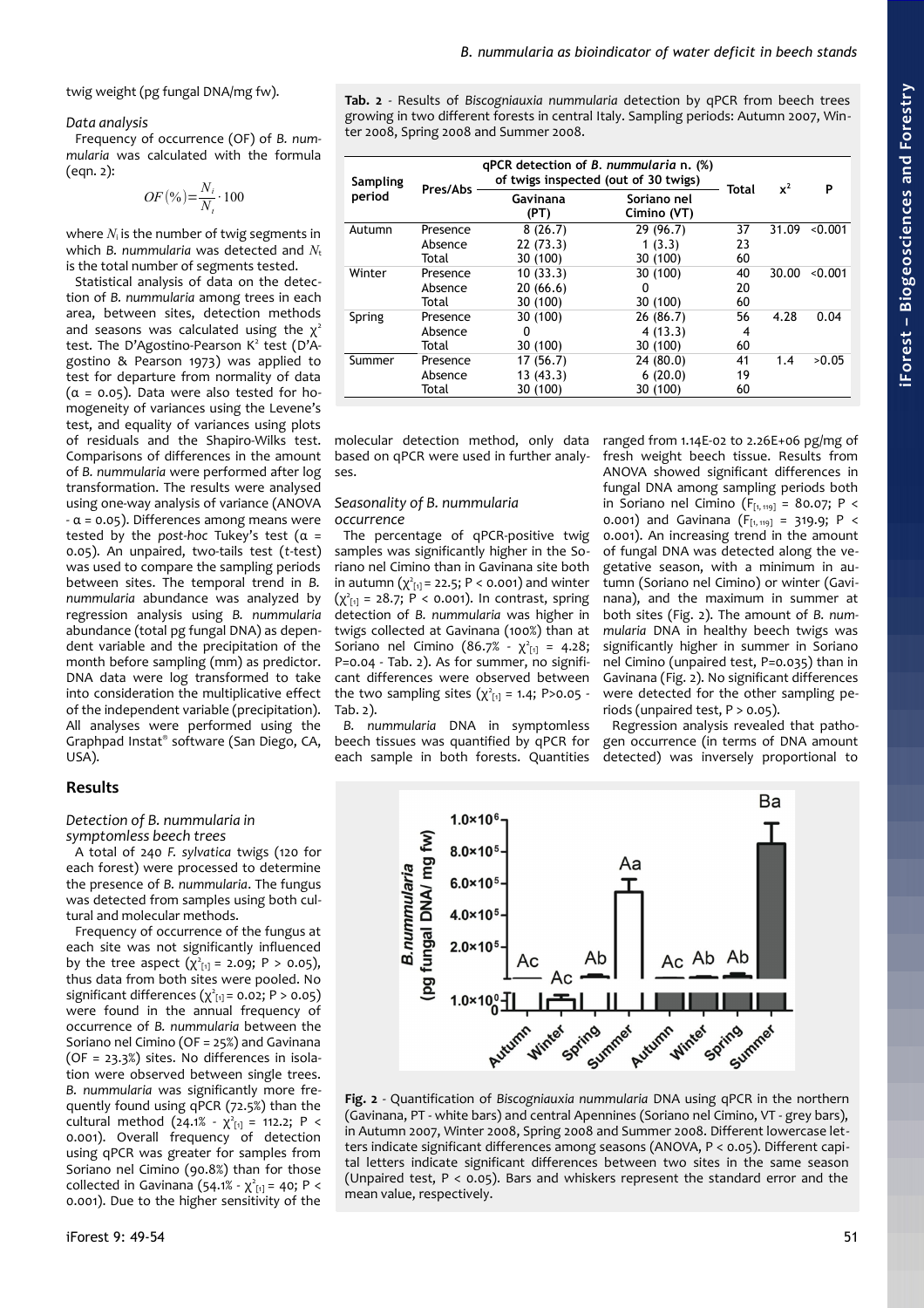<span id="page-3-0"></span>

the total precipitation of the month preceding the sampling (P<0.05,  $R^2$  = 0.86 - [Fig.](#page-3-0) [3\)](#page-3-0).

## **Discussion**

The results of this investigation confirmed that a specific qPCR assay could be used to detect *B. nummularia* DNA in the apical shoots of *Fagus sylvatica*, as already reported in a previous study (Luchi et al. 2006). The qPCR technique has been successfully applied to quantify the fungal pathogen in a range between 1.14E-02 to 2.26E+06 pg/mg of fresh weight. The sensitivity of this technique has significantly improved in the last few years. Indeed, qPCR is currently a reliable method to detect even small amounts of latent pathogens in the trees, before visible symptoms occur in the host (Luchi et al. 2005, Maresi et al. 2007).

Differential patterns of *B. nummularia* occurrence in symptomless beech trees in the two Apennines forests were likely due to their different climatic regimes, Mediterranean in Soriano nel Cimino (VT), and continental in Gavinana (PT). However, more pronounced differences in *B. nummularia* DNA amounts were observed in tissues at the end of the growing season in the site characterized by a warmer climate  $(X_i =$ 38.5), and with a longer arid period [\(Fig. 1\)](#page-1-0). In this context, it can be hypothesized that water stress in beech stands may lead to an increase of the amounts of fungal inoculum within apparently healthy tissue, with possible changes in host susceptibility.

Interactions between water stress and the activity of forest pathogens have been recognized since long time (Paoletti et al. 2001, Moricca & Ragazzi 2008, Jactel et al. 2012). Both air moisture and soil drought have important roles in the epidemiology of tree diseases. Drought-induced tree diseases are often caused by secondary pathogens with endophytic abilities developing in secondary tissues (bark/wood) of stressed hosts (La Porta et al. 2008). Such fungi may establish interactions with the tree ranging from mutualism to antagonism depending on host physiology and environmental conditions. Nevertheless,

water stress can trigger the disease development by endophytic fungi in asymptomatic hosts. In this sense, the presence of and fluctuations in populations of pathogenic endophytes can reflect physical changes in the environment (Desprez-Loustau et al. 2006).

In this study fluctuations in the amounts of *B. nummularia* were also observed in symptomless beech twigs, with significant differences occurring among sampling periods in both sites. The amount of fungal DNA was significantly higher during the vegetative season (summer) in both sampled forests. From an ecological point of view, *B. nummularia* behaves in a similar way to *B. mediterranea*, which proliferates in asymptomatic tissues of *Q. cerris* during dry growing seasons (Vannini et al. 2009).

The increase of quantities of *B. nummularia* within symptomless tissues may have a negative impact on beech health, possibly inducing the outbreak of disease, when climatic or host conditions change. Previous studies have also suggested that plant pathogenic fungi with endophytic behavior are sensitive to variations in host physiology driven by stress conditions (Leuschner et al. 2004, Desprez-Loustau et al. 2006). In conifers, outbreaks of *Diplodia sapinea* have been attributed to several stress factors and experimental work has underlined the interaction with water stress in the *Pinus - D. sapinea* pathosystem (Stanosz et al. 2001, Paoletti et al. 2001). In Fagaceae species of the Mediterranean area, *B. mediterranea –* the causal agent of charcoal disease of oak – can rapidly colonize the xylem and bark tissues of *Q. cerris* and *Quercus ilex* ssp. *ballota* subjected to water stress, inducing necrosis and canker formation and accelerating tree decline and death (Desprez-Loustau et al. 2006, Jurc & Ogris 2006, Capretti & Battisti 2007). Water stress favors the proliferation of the fungus in the endophytic phase; the pathogenic ability of *B. mediterranea* induces cankers and wood decay (Vannini & Scarascia Mugnozza 1991, Collado et al. 1999, Vannini et al. 2009). Similarly, Bassett & Fenn (1984) showed that asymptomatic seedlings of *Quercus alba* L. and *Q. velutina* Lam. naturally infected with *B. atropunctata* were rapidly colonized by the pathogen under water stress conditions.

The richness of fungal endophyte populations is strictly related to environmental parameters, such as temperature and rain (Hashizume et al. 2010, Zimmerman & Vitousek 2012). Recently, it was shown that the composition of leaf-associated fungi on *F. sylvatica* is correlated primarily with the annual mean temperature (Cordier et al. 2012, Coince et al. 2014). In the present work, the detection *B. nummularia* DNA in symptomless tissue of beech showed a significant decreasing trend as the mean precipitation of the month preceding the sampling increases  $(R^2 = 0.86)$ , *i.e.*, the amount of latent infection increased with decreasing precipitation. A relationship between environmental parameters and fungal behavior has been observed in several studies. Gange et al. (2011) showed that changing temperature and rainfall regimes cause different germination and growth rates of *Auricularia auricula-judae*. Straatsma et al. (2001) observed a correlation between the time of fruitbody appearance and temperature in a Swiss forest plot. In the *Diplodia*-Austrian pine pathosystem variations in the quantities of *D. sapinea* DNA in healthy pine shoots was positively correlated with the yearly amount of solar radiation received by trees (Maresi et al. 2007).

Variation in latent pathogens in apparently healthy plant tissues is important to consider when monitoring the health status of plants. Usually symptoms caused by biotic or abiotic factors represent successful bioindicators in assessing the health of forest trees (Schütt 1989). However, several studies have demonstrated the effectiveness of flora such as lichens as bioindicators of forest health (Loppi & Pirintsos 2003, Jeran et al. 2007, Mayer et al. 2009). Fungi colonizing plant tissues also could be considered as potential bioindicators of environmental changes. For example, Helander (1995) found a negative effect of air pollution on fungal endophytes in pine needles along a gradient from two factory complexes. Recently, Romeralo et al. (2012) .<br>showed that the frequency of fungi inside pine needles was negatively correlated with air quality. Furthermore, fungal endophytes were also used as bioindicators of tree vitality. Several authors reported a negative correlation between needle fungal endophytes and *P. abies* vitality (Barklund & Rowe 1983, Sieber 2007, Rajala et al. 2013). Some fungal species may change their behavior towards a plant host after the alteration of environmental conditions (Sieber 2007, Botella & Diez 2011).

The ability of latent pathogens to quickly adapt to new environmental conditions suggests that these organisms could be used as bioindicators of forest health (Vannini et al. 2009, Romeralo et al. 2012), in that: (i) their presence can be easily detected; (ii) they are sufficiently sensitive to provide an early warning of change; (iii)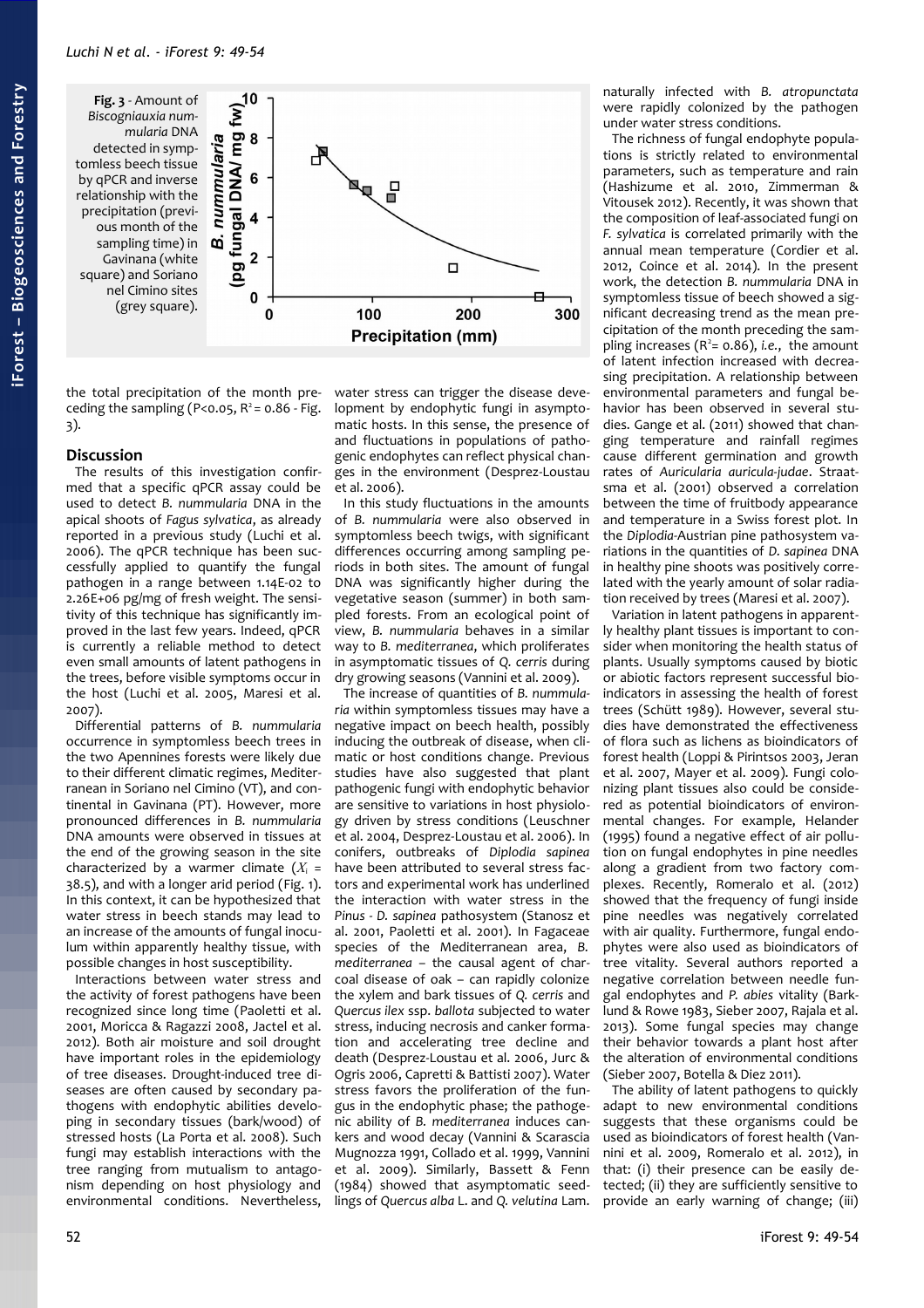they are widely applicable, and independent of sample size. Such characteristics match the criteria for their selection as good markers (Juutinen et al. 2006). In this study, *B. nummularia* was easily detected using a molecular method based on qPCR. In addition, the fungus occurred more frequent in the Mediterranean bioclimatic area, in which beech trees are more susceptible to drought stress, predisposing the host to fungal disease.

#### **Conclusions**

The identification of target species or functional groups for assessing the effects of climate on forests is particularly important in a scenario of global climatic change that affects the ecosystem functions and the survival of species (Staudinger et al. 2012). Italy and the Mediterranean basin in general are considered hot-spots for climatic change. Models for these areas predict extreme climatic events with prolonged drought periods and anomalous precipitation events that might seriously affect sustainability of several ecosystems (Coakley et al. 1999). Forests are particularly sensitive to climate change, because the long lifespan of trees does not allow for a rapid adaptation response (IPCC 2007).

Tools for assessing the general health status of individual trees or forest community, as well as for forecasting the outbreak of complex decline syndromes, may increase in importance in the next future. During recent years, climate change has altered host distributions, with shifts towards higher altitudes (IPCC 2007). This phenomenon has been observed in several tree species, including European beech that shifted upwards at the highest altitudes, displacing heath lands and grasslands and a few conifer species (Peñuelas et al. 2007). Such shifts could potentially favor the spread of pathogens into new bioclimatic zones causing additional damage. Considering that beech is a common forest species along the Italian peninsula and is particularly sensitive to climatic conditions, the interactions of beech with *B. nummularia* (or potentially other Xylariaceous endophytes) might be used as a tool in monitoring the health status of mountain forests. The seasonal variation in fungal quantities within healthy beech tissues suggest that *B. nummularia* should be considered a possible bioindicator of beech health condition.

#### **Acknowledgments**

This paper is dedicated to the memory of Prof. Francesco Moriondo (1926-2014).

This work was supported by DIGESFAM ("*DIfesa e GEStione FAggete Mediterranee" - Ministero delle Politiche Agricole e Forestali*, Italy) and BACCARA ("Biodiversity And Climate Change, A Risk Analysis" - European Community's Seventh Framework Program FP7/2007-2013) under the grant agreement n° 226299) projects. The

authors are grateful to Prof. Stephen Woodward (University of Aberdeen, UK) for a critical review of the manuscript. We also appreciate the helpful comments and suggestions from the anonymous reviewers.

### **References**

- Barklund P, Rowe J (1983). Endophytic fungi in Norway spruce - possible use in bioindicator of vitality. Aquilo Serier Botanicae 19: 228-232.
- Bassett EN, Fenn P (1984). Latent colonization and pathogenicity of *Hypoxylon atropunctatum* on oaks. Plant Disease 68: 317-319. - doi: [10.1094/PD-68-317](http://dx.doi.org/10.1094/PD-68-317)
- Biondi F (1993). Climatic signals in tree-rings of *Fagus sylvatica* L. from the central Apennines, Italy. Acta Oecologica 14: 57-71. [online] URL: [http://wolfweb.unr.edu/homepage/fbiondi/Bio](http://wolfweb.unr.edu/homepage/fbiondi/Biondi1993.pdf) [n di1993.pdf](http://wolfweb.unr.edu/homepage/fbiondi/Biondi1993.pdf)
- Botella L, Diez JJ (2011). Phylogenic diversity of fungal endophytes in Spanish stands of *Pinus halepensis*. Fungal Diversity 47: 9-18. - doi: [10.1007/s13225-010-0061-1](http://dx.doi.org/10.1007/s13225-010-0061-1)
- Boyer JS (1995). Biochemical and biophysical aspects of water deficits and the predisposition to disease. Annual Review of Phytopathology 33: 251-274. - doi: [10.1146/annurev.py.33.090195.](http://dx.doi.org/10.1146/annurev.py.33.090195.001343) [001343](http://dx.doi.org/10.1146/annurev.py.33.090195.001343)
- Capretti P (1998). Impact, control and management of *Heterobasidion annosum*. Italy. In: "Heterobasidion annosum: Biology, Ecology, Impact and Control" (Woodward S, Stenlid J, Karjalainen R, Hüttermann A eds). CAB International, Wallingford, UK, pp. 377-385.
- Capretti P, Menguzzato G, Maresi G, Luchi N, Moriondo F (2003). Fenomeni di deperimento e di moria in popolamenti artificiali misti di latifoglie e conifere [Decay and blight phenomena in mixed artificial populations of broadleaves and conifers]. Annali Accademia Italiana di Scienze Forestali 52: 3-30. [in Italian]
- Capretti P, Battisti A (2007). Water stress and insect defoliation promote the colonization of *Quercus cerris* by the fungus *Biscogniauxia mediterranea*. Forest Pathology 37:129-135. doi: [10.1111/j.1439-0329.2007.00489.x](http://dx.doi.org/10.1111/j.1439-0329.2007.00489.x)
- Capretti P, Luchi N, Mazza G (2007). Root rot disease by *Heterobasidion annosum* on *Fagus sylvatica* stands in southern Italy. Journal of Plant Pathology 89: 34-34.
- Catal M, Adam GC, Chastagner GA (2001). Detection, identification and quantification of latent needlecast pathogens and endophytee in symptomless conifer foliage by PCR and Dot-Blot assays. In: Proceedings of the "IUFRO Working Party 7.02.02 - Shoot and Foliage Diseases". Hyytiala (Finland) 17-22 Jun 2001. Finnish Forest Research Institute Research Papers, Joensuu, Finland, vol. 829, pp. 164-168.
- Ceccarelli B (2011). Structure and diversity of "pathogenic" and "non-pathogenic" fungal endophyte community of *Fagus sylvatica* in the Mediterranean Basin. Ph.D. Thesis, Università degli Studi della Tuscia, Viterbo, Italy, pp. 101.
- Coakley SM, Scherm H, Chakraborty S (1999). Climate change and disease management. Annual Review of Phytopathology 37: 399-426. - doi: [10.1146/annurev.phyto.37.1.399](http://dx.doi.org/10.1146/annurev.phyto.37.1.399)

Coince A, Cordier T, Lengellé J, Defossez E, Vacher C, Robin C, Buée M, Marçais B (2014). Leaf and root-associated fungal assemblages do not follow similar elevational diversity patterns. PLoS One 9 (6): e100668. - doi: [10.1371/journal.](http://dx.doi.org/10.1371/journal.pone.0100668) [pone.0100668](http://dx.doi.org/10.1371/journal.pone.0100668)

- Collado J, Platas G, Gonzales I, Pelaez F (1999). Geographical and seasonal influences on the distribution of fungal endophytes in *Quercus ilex*. New Phytologist 144: 525-532. - doi: [10.1046](http://dx.doi.org/10.1046/j.1469-8137.1999.00533.x) [/j.1469-8137.1999.00533.x](http://dx.doi.org/10.1046/j.1469-8137.1999.00533.x)
- Cordier T, Robin C, Capdevielle X, Fabreguettes O, Desprez-Loustau ML, Vacher C (2012). The composition of phyllosphere fungal assemblages of European beech (*Fagus sylvatica*) varies significantly along an elevation gradient. New Phytologist 196: 510-509. - doi: [10.1111/j.146](http://dx.doi.org/10.1111/j.1469-8137.2012.04284.x) [9-8137.2012.04284.x](http://dx.doi.org/10.1111/j.1469-8137.2012.04284.x)
- D'Agostino R, Pearson ES (1973). Tests for departure from normality. Empirical results for the distributions of b2 and √b1. Biometrika 60: 613–  $622$
- Desprez-Loustau ML, Marcais B, Nageleisen LM, Piou DA, Vannini A (2006). Interactive effects of drought and pathogens in forest trees. Annals of Forest Science 63: 597-612. - doi: [10.1051/](http://dx.doi.org/10.1051/forest:2006040) [forest:2006040](http://dx.doi.org/10.1051/forest:2006040)
- Di Pietro R (2009). Observation on the beech woodlands of the Apennines (peninsular Italy): an intricate biogeographical and syntaxonomical issue. Lazaroa 30: 89-97.
- Dittmar C, Zech W, Elling W (2003). Growth variations of common beech (*Fagus sylvatica* L.) under different climatic and environmental conditions in Europe - a dendroecological study. Forest Ecology and Management 173: 63-78. - doi: [10.1016/S0378-1127\(01\)00816-7](http://dx.doi.org/10.1016/S0378-1127(01)00816-7)
- Gange AC, Gange EG, Mohammad AB, Boddy L (2011). Host shifts in fungi caused by climate change? Fungal Ecology 4: 184-190. - doi: [10.1016/j.funeco.2010.09.004](http://dx.doi.org/10.1016/j.funeco.2010.09.004)
- Ginanni F (2007). Ruolo dei parametri ambientali e di *Biscogniauxia nummularia* nella formazione di necromassa in un ceduo di faggio dell'Appenino Pistoiese. [Role of environmental parameters and *Biscogniauxia nummularia* in the formation of deadwood in a beech coppice in the Apennines (Pistoia)]. M.Sc. thesis in Environmental and Forest Science, University of Florence, Italy, pp. 37.
- Granata G, Sidoti A (2004). *Biscogniauxia nummularia*: pathogenic agent of a beech decline. Forest Pathology 34: 363-367. - doi: [10.1111/j.14](http://dx.doi.org/10.1111/j.1439-0329.2004.00377.x) [39-0329.2004.00377.x](http://dx.doi.org/10.1111/j.1439-0329.2004.00377.x)
- Granata G, Whalley JSA (1994). Decline of beech associated to *Biscogniauxia nummularia* in Italy. Petria 4: 111-116.
- Grossmann A, Romane F, Grandjanny M (2002). The climate environment of the "CASCADE" sites. EU Project EVK2-CT-1999-00006 II Report, CNRS-CEFE, Montpellier, France, pp. 70.
- Hallmann J, Berg G, Schulz B (2006). Isolation procedures for endophytic microorganisms. In: "Microbial Root Endophytes" (Schulz B, Boyle CJC, Sieber TN eds). Soil Biology Series (vol. 9), Springer-Verlag, Berlin, Heidelberg, Germany, pp. 299-319. - doi: [10.1007/3-540-33526-9\\_17](http://dx.doi.org/10.1007/3-540-33526-9_17)
- Hashizume Y, Fukuda K, Sahashi N (2010). Effects of summer temperature on fungal endophyte assemblages in Japanese beech (*Fagus crenata*) leaves in pure beech stands. Botany 88: 266-274. - doi: [10.1139/B09-114](http://dx.doi.org/10.1139/B09-114)

Helander ML (1995). Responses of pine needle